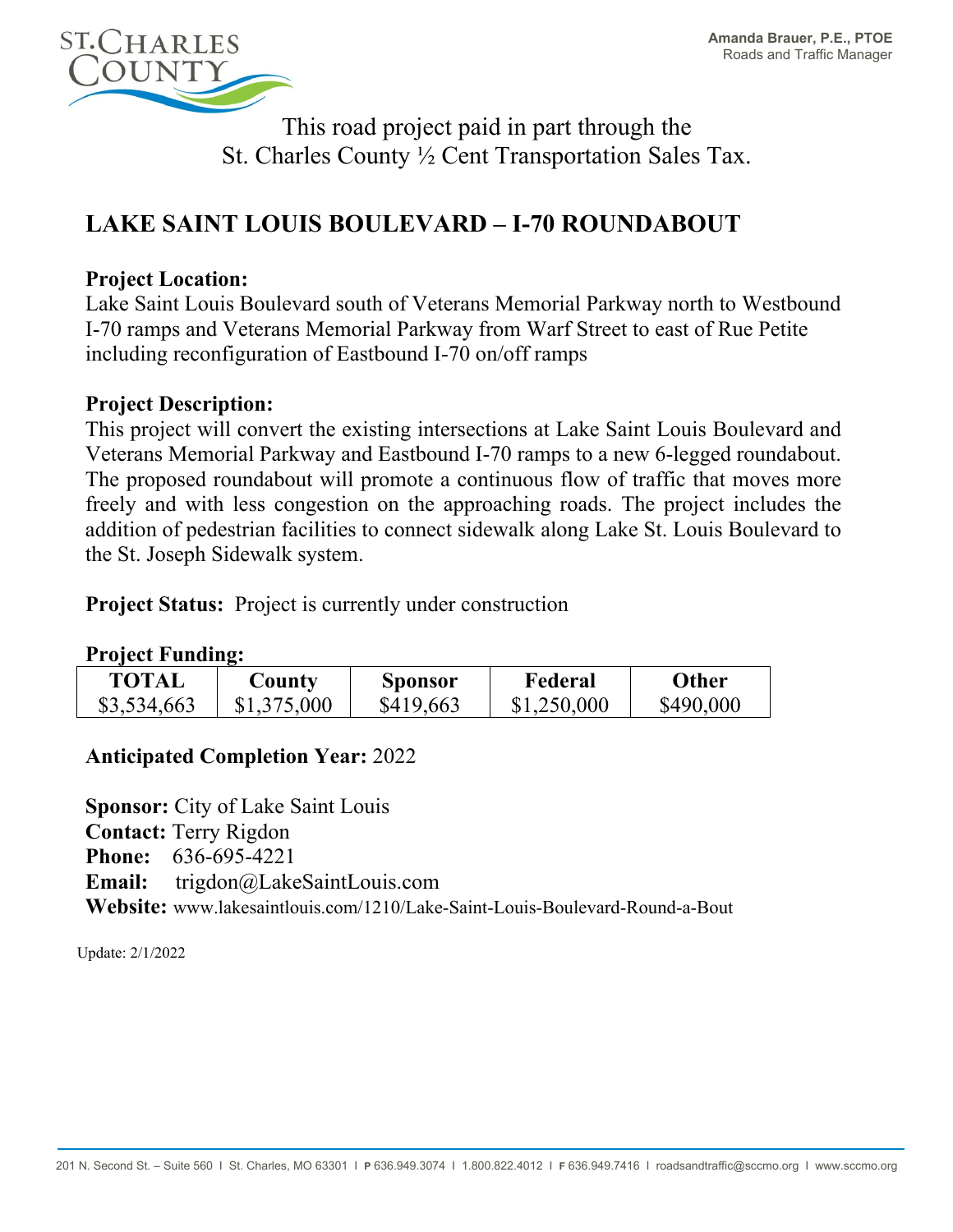# PROJECT LOCATION MAP - EXHIBIT A

#### **Google** Maps Lake St Louis



Map data ©2017 Google 2000 ft L